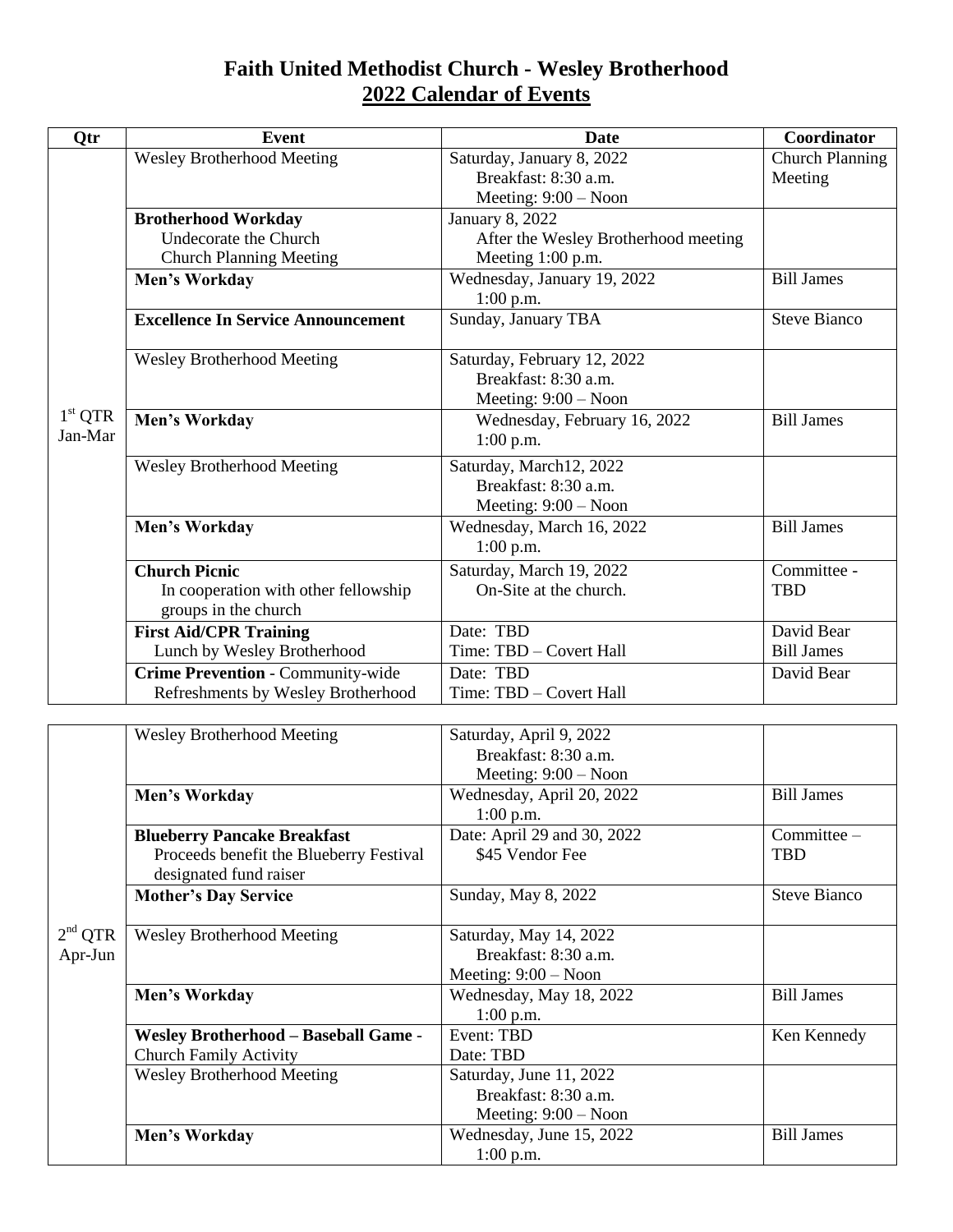| $3rd$ QTR<br>Jul-Sept | <b>Wesley Brotherhood Meeting</b>        | Saturday, July 9, 2022                  |                   |
|-----------------------|------------------------------------------|-----------------------------------------|-------------------|
|                       |                                          | Breakfast: 8:30 a.m.                    |                   |
|                       |                                          | Meeting: $9:00 - N$ oon                 |                   |
|                       | Men's Workday                            | Wednesday, July 20, 2022                | <b>Bill James</b> |
|                       |                                          | $1:00$ p.m.                             |                   |
|                       | Christmas In July - Spaghetti Dinner     | Saturday, July 23, 2022                 | Committee -       |
|                       | Proceeds benefit Children's Home         | $5 - 7$ p.m.                            | <b>TBD</b>        |
|                       |                                          | By RSVP                                 |                   |
|                       | <b>Wesley Brotherhood Meeting</b>        | Saturday, August 13, 2022               |                   |
|                       |                                          | Breakfast: 8:30 a.m.                    |                   |
|                       |                                          | Meeting: $9:00 - N$ oon                 |                   |
|                       | Men's Workday                            | Wednesday, August 17, 2022              | <b>Bill James</b> |
|                       |                                          | $1:00$ p.m.                             |                   |
|                       | <b>Wesley Brotherhood Meeting</b>        | Saturday, September 10, 2022            |                   |
|                       |                                          | Breakfast: 8:30 a.m.                    |                   |
|                       |                                          | Meeting: $9:00 - N$ oon                 |                   |
|                       | <b>WB Steak Dinner</b> (invite a friend) | Saturday, September17, 2022             | Ralph Cain and    |
|                       | Proceeds benefit the WB designated       | The dinner is on the day of the regular | Committee         |
|                       | fund raisers                             | meeting.                                |                   |
|                       | Men's Workday                            | Wednesday, September 21, 2022           | <b>Bill James</b> |
|                       |                                          | $1:00$ p.m.                             |                   |

|                                | <b>Wesley Brotherhood Meeting</b>    | Saturday, October 8, 2022                |                     |
|--------------------------------|--------------------------------------|------------------------------------------|---------------------|
|                                |                                      | Breakfast: 8:30 a.m.                     |                     |
|                                |                                      | Meeting: $9:00 - N$ oon                  |                     |
|                                | <b>WB Golf Tournament</b>            | Saturday, October 15, 2022               | Coach B and         |
|                                | Proceeds benefit the UMM designated  | Rain Date: Saturday, October 22, 2022    | Committee           |
|                                | fund raisers                         | $10:00$ a.m. $-5:00$ p.m.                |                     |
|                                | Men's Workday                        | Wednesday, October 19, 2022              | <b>Bill James</b>   |
|                                |                                      | $1:00$ p.m.                              |                     |
|                                | <b>Chili Dinner</b>                  | Saturday, October 22, 2022               | Committee -         |
|                                | Proceeds benefit the Family Fun Day  | Only if there is a Family Fun Day        | <b>TBD</b>          |
| 4 <sup>th</sup> QTR<br>Oct-Dec | and Pumpkin Patch Fund Raiser        |                                          |                     |
|                                | <b>Church Picnic</b>                 | Saturday, November 5, 2022               | Committee -         |
|                                | In cooperation with other fellowship | <b>Crews Lake Park</b>                   | <b>TBD</b>          |
|                                | groups in the church                 |                                          |                     |
|                                | <b>Wesley Brotherhood Meeting</b>    | Saturday, November 12, 2022              |                     |
|                                |                                      | Breakfast: 8:30 a.m.                     |                     |
|                                |                                      | Meeting: $9:00 - N$ oon                  |                     |
|                                | <b>All Wesley Brotherhood/</b>       | Saturday, November 26, 2022              | <b>Bill James</b>   |
|                                | Men's Workday-Decorate the Church    | 10:00 a.m.                               |                     |
|                                | <b>Thanksgiving - Food Drive</b>     | Board Posted - Sunday, October 30, 2022  | <b>Steve Bianco</b> |
|                                | For poor members                     | Drop Offs - November 6-13, 2022          |                     |
|                                |                                      | Pack Up - Sunday, November 20, 2022      |                     |
|                                | <b>Christmas - Food Drive</b>        | Board Posted - Sunday, November 27, 2022 | <b>TBD</b>          |
|                                | For poor members                     | Drop Offs - December 4-11, 2022          |                     |
|                                |                                      | Pack Up - Sunday, December 18, 2022      |                     |
|                                | <b>Excellence In Service</b>         | Sunday, December 4, 2022                 | <b>Steve Bianco</b> |
|                                | 2022 VOTING                          | Sunday, December 11, 2022                |                     |
|                                |                                      |                                          |                     |
|                                | <b>Wesley Brotherhood Meeting</b>    | Saturday, December 10, 2022              | Wesley              |
|                                |                                      | Breakfast: 8:30 a.m.                     | <b>Brotherhood</b>  |
|                                |                                      | Meeting: $9:00 - N$ oon                  | Meeting             |